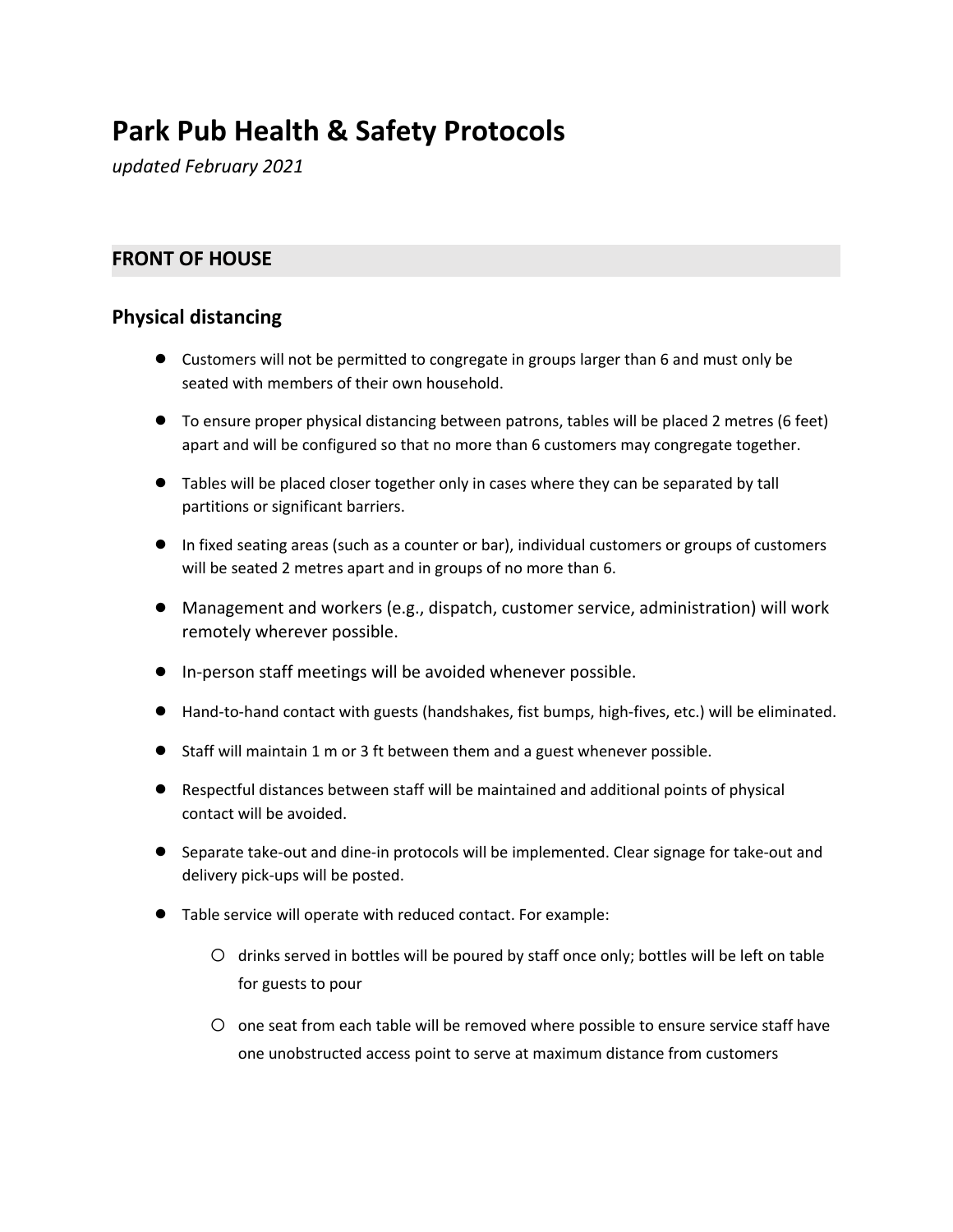- Digital menus and online pre-ordering alternatives will be implemented. Physical menus will be available only upon request and will be single use. Tap or mobile payment methods will be encouraged.
- Floor decals will be installed to facilitate the flow of people during busy times.
- Signage will be visible to indicate that customers exhibiting visible cold/flu/COVID symptoms will be denied entry and service.

## **Cleaning and hygiene**

- Customers and staff will be required to wear <sup>a</sup> face mask (covering the nose and mouth) whenever possible.
- Sanitizer will be readily available to customers and staff.
- Sanitizer use by guests and staff after counter service will be recommended when checkout involves a cash transaction or touching a POS terminal.
- Increased cleaning between seatings will be practiced. Tables and vinyl/leather/metal seats will be thoroughly wiped between turnovers.
- All cutlery, salt & pepper shakers, sauce dispensers, candles and other table top items should be removed when tables are being cleaned.
- To reduce contact points, bring guests items like condiments only upon request. Limit self-serve dispensing ie. drinks and condiments.
- Water glasses and coffee cups will not be touched when refilled.
- Handwashing signs will be posted near all sinks.
- Handwashing will be required:
	- o Before handling and running food and drink
	- o After bussing <sup>a</sup> table.
	- o Before pouring beer
	- o After handling cash or credit cards
	- o Between interacting with different parties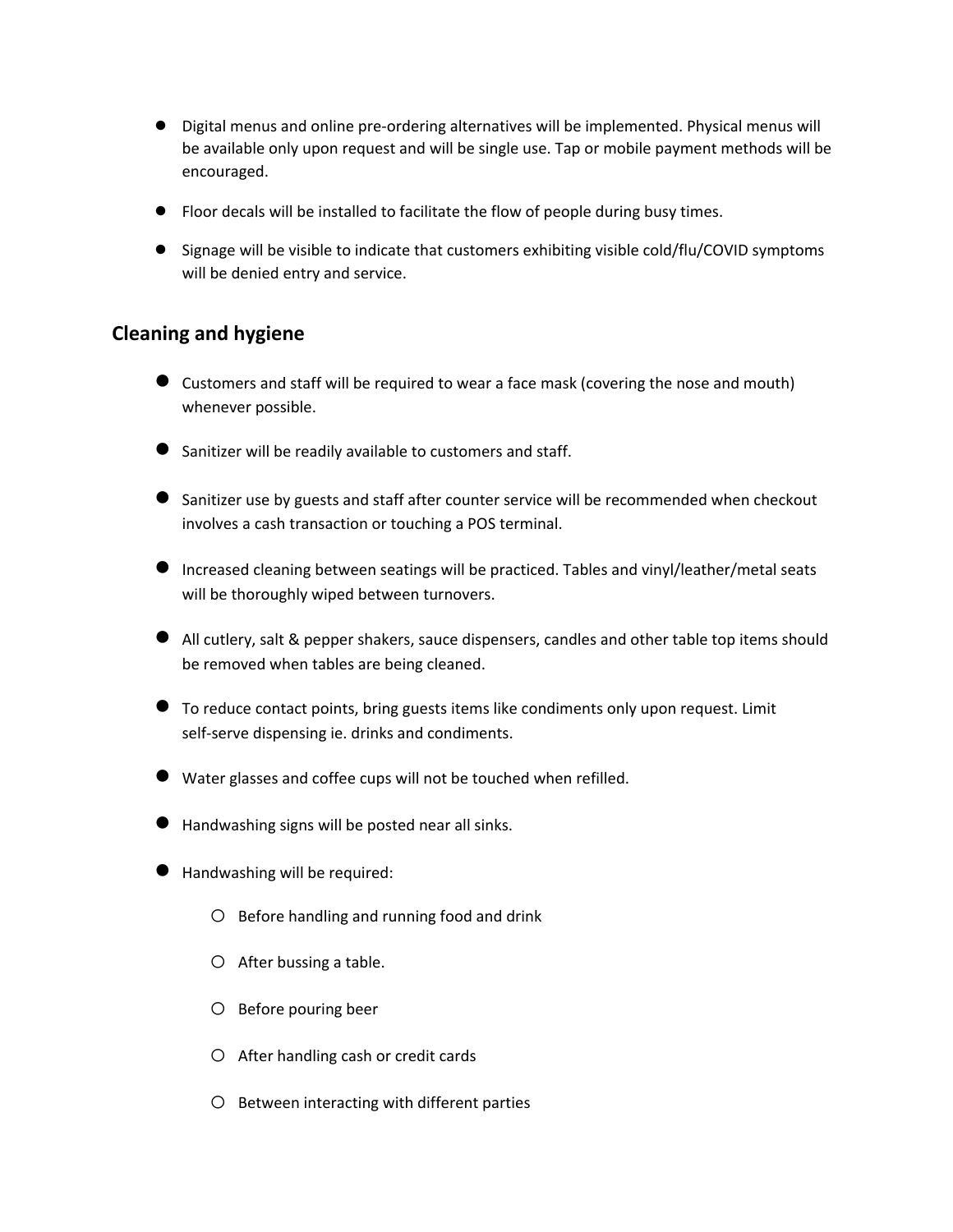- Bathrooms will be cleaned thoroughly multiple times per day. Wipes to sanitize door handles and faucets after each use will be provided. Additional touch-free soap and paper towel dispensers will be installed where possible. Physical distancing in washrooms will be ensured through operation of alternating sinks and urinals.
- Protocols for accessing and using washroom facilities (where 2 m or 6 ft separation cannot be maintained) will be in use.
- Frequent touch points (including wait area benches, walls, tables, chairs, barstools, salt and pepper shakers, coasters, condiments, coat hooks, restrooms, doors) will be sanitized regularly.
- Cleaning schedules and assignment duties will be implemented.
- Employees must sign a log to verify cleaning is being done at specified intervals.

\* Proper handwashing with soap and water is more effective than hand sanitizer according to BC-CDC guidance. Staff will be encouraged to wash hands rather than sanitize whenever possible. <http://www.bccdc.ca/health-info/prevention-public-health/hand-hygiene>

## **Other**

- Employee breaks will be staggered and maintained with regularity.
- Province-wide medical resource lists will be posted for staff (with information that includes telephone numbers and website addresses for key resources and approved sources for COVID-19 information).
- A health and safety point person for each new shift will be designated. This person will be responsible for ensuring best practices are adhered to.

## **KITCHEN**

## **Physical distancing**

- Kitchen teams will work together to establish separations between workspaces in kitchens where possible. Physical distance in kitchen settings will be maintained where possible.
- The number of staff in food preparation areas at one time will be managed.
- Directional arrows will be placed on the floor in kitchen settings to control flow of traffic and reduce physical interactions.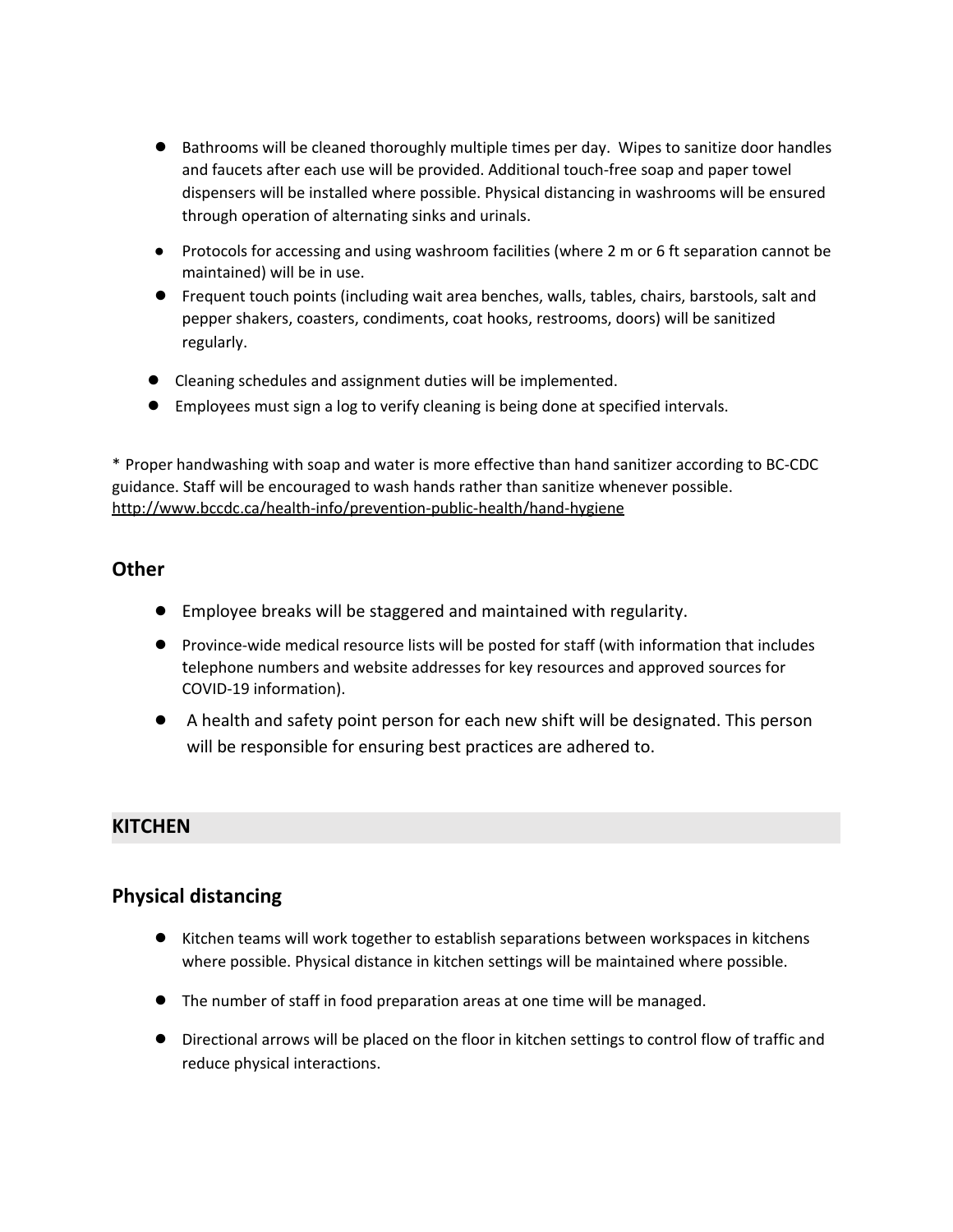Delivery agents will have limited access to food preparation areas. Sanitization of deliveries and unboxing of packaging will take place outside of the kitchen setting.

# **Cleaning and hygiene**

- Staff will be required to wear a face mask (covering the nose and mouth) whenever possible.
- Shared items where cross-contamination is possible (e.g., shared kitchen implements) will be removed if possible and replaced with individually used implements.
- Cleaning and disinfecting practices for high-contact areas (such as surfaces in public serving zones) will be implemented.
- Regular and end-of-shift cleaning and disinfection practices for all shared spaces will be required
- Workers will be provided with appropriate sanitation supplies such as soap and water, hand sanitizer, and disinfectant wipes.
- When possible, cooks and chefs will not share knives, utensils, or service tools. High touch equipment (freezer doors, oven handles, knobs) will be cleaned regularly and cleaned/sanitized in between different users.

# **DELIVERY**

## **Physical distancing**

- Staggered times for food delivery drivers to prevent crowding at restaurant dispatch locations will be maintained.
- Packages will be dropped off at the door or outside the building whenever possible
- Delivery personnel will be made aware of site requirements and protocols prior to arrival.
- Practices for proof of delivery will be adjusted when possible so that in-person signatures are avoided.

# **Cleaning and hygiene**

- Vehicles and facilities will be thoroughly cleaned regularly, including a disinfectant wipe down of all touch points (e.g. door handles, steering wheels, seats, windows, stairs, handrails, elevator buttons, door handles, garbage handles, seats, phones).
- The use of protective gloves when delivering packages to drop off areas will be encouraged.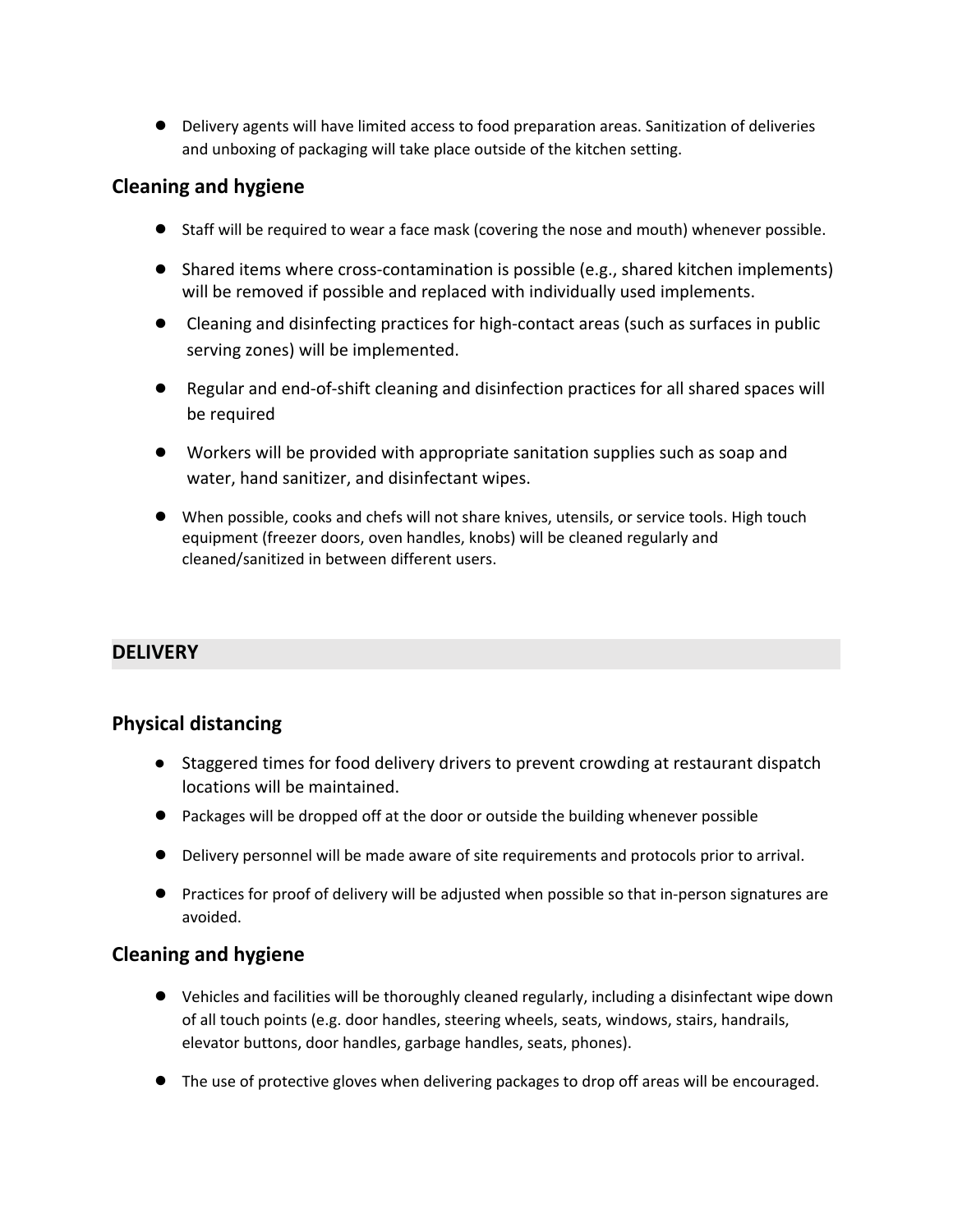# **TRAINING & ORIENTATION**

- Staff will be required to perform a personal health check prior to starting shifts
- PPE will be made available for any staff requesting PPE. Staff will correctly wear, maintain, and dispose of appropriate PPE, namely disposable gloves and a face covering over the nose and mouth. The use of gloves must be accompanied by frequent and correct change-out (where necessary), as well as hand washing. Workers will be trained on proper donning and doffing of the PPE.
- New floor plans, menus,, schedules, shift policies, sanitization, and hygiene standards will be communicated to staff. There will be a sign-in sheet to verify employees have been informed and trained on any new procedures.
- Staff will communicate via email/video/phone when possible. Staff will be provided with ways to communicate their concerns, ideas, and feedback regarding policies and procedures.

## **Further Resources**

### **Restarting Business in the New Normal**

- **[BC'](https://www2.gov.bc.ca/gov/content/safety/emergency-preparedness-response-recovery/covid-19-provincial-support/bc-restart-plan?utm_campaign=20200506_EML_COVID_8_INFO_BSD_BCNDP_EN_ACTIVE&utm_medium=email&source=20200506_EML_COVID_8_INFO_BSD_BCNDP_EN_ACTIVE&utm_content=3%2520-%2520To%2520learn%2520more%2520about%2520our%2520plan%2520to%2520restart%2520&utm_source=bcndp)s [Restart](https://www2.gov.bc.ca/gov/content/safety/emergency-preparedness-response-recovery/covid-19-provincial-support/bc-restart-plan?utm_campaign=20200506_EML_COVID_8_INFO_BSD_BCNDP_EN_ACTIVE&utm_medium=email&source=20200506_EML_COVID_8_INFO_BSD_BCNDP_EN_ACTIVE&utm_content=3%2520-%2520To%2520learn%2520more%2520about%2520our%2520plan%2520to%2520restart%2520&utm_source=bcndp) Plan** 
	- o BC COVID-19 Go-Forward [Management](https://www2.gov.bc.ca/assets/gov/health/about-bc-s-health-care-system/office-of-the-provincial-health-officer/covid-19/bc_covid-19_go-forward_management_strategy_web.pdf?bcgovtm=20200506_EML_COVID_8_INFO_BSD_BCNDP_EN_ACTIVE) Strategy
	- o BC COVID-19 [Go-Forward](https://www2.gov.bc.ca/assets/gov/public-safety-and-emergency-services/emergency-preparedness-response-recovery/gdx/go_forward_strategy_checklist_web.pdf?bcgovtm=20200506_EML_COVID_8_INFO_BSD_BCNDP_EN_ACTIVE) Checklist
- go2HR:
	- o Restarting [operations](https://www.go2hr.ca/covid-19-updates/restarting-operations-what-you-need-to-know) after COVID-19: what you need to know
	- o [COVID-19](https://www.go2hr.ca/wp-content/uploads/2020/05/go2HR-COVID-19-Best-Practices-Template.pdf) Best Practices Template
- WorkSafeBC: COVID-19 and returning to safe [operation](https://www.worksafebc.com/en/about-us/covid-19-updates/covid-19-returning-safe-operation)

### **Policy Documents**

- Temporary extension to liquor store hours: see [page](https://www2.gov.bc.ca/assets/gov/employment-business-and-economic-development/business-management/liquor-regulation-licensing/guides-and-manuals/licenseeretailstore-handbook.pdf) 14
- BC Ministry of Health: [COVID-19](https://www2.gov.bc.ca/assets/gov/health/about-bc-s-health-care-system/office-of-the-provincial-health-officer/covid-19/guidance_to_grocery_stores_april_25_final.pdf?bcgovtm=Road%2520trip) Guidance to Retail Food and Grocery Stores
- **.** BC Ministry of Health: [COVID-19](https://www2.gov.bc.ca/assets/gov/health/about-bc-s-health-care-system/office-of-the-provincial-health-officer/covid-19/covid-19-pho-guidance-food-beverage-sector.pdf?bcgovtm=Road%2520trip) Food and Beverage Sector Fact Sheet
- BC Centre for Disease Control:
	- o [Information](http://www.bccdc.ca/health-info/diseases-conditions/covid-19/employers-businesses) for Employers & Businesses
	- o [Information](http://www.bccdc.ca/health-info/diseases-conditions/covid-19/employers-businesses/food-businesses) for Food Businesses
- Public Health Order: Mass [Gatherings](https://www2.gov.bc.ca/assets/gov/health/about-bc-s-health-care-system/office-of-the-provincial-health-officer/reports-publications/covid-19-pho-class-order-mass-gatherings.pdf?bcgovtm=Road%2520trip)
- Public Health Order: Liquor [Primaries](https://www2.gov.bc.ca/assets/gov/health/about-bc-s-health-care-system/office-of-the-provincial-health-officer/reports-publications/covid-19-pho-order-nightclubs-food-drink-services.pdf?bcgovtm=Road%2520trip) and Liquor Retailers
	- o Physical distancing of 2 meters between people
	- o No more than 50 people present at one time on your premises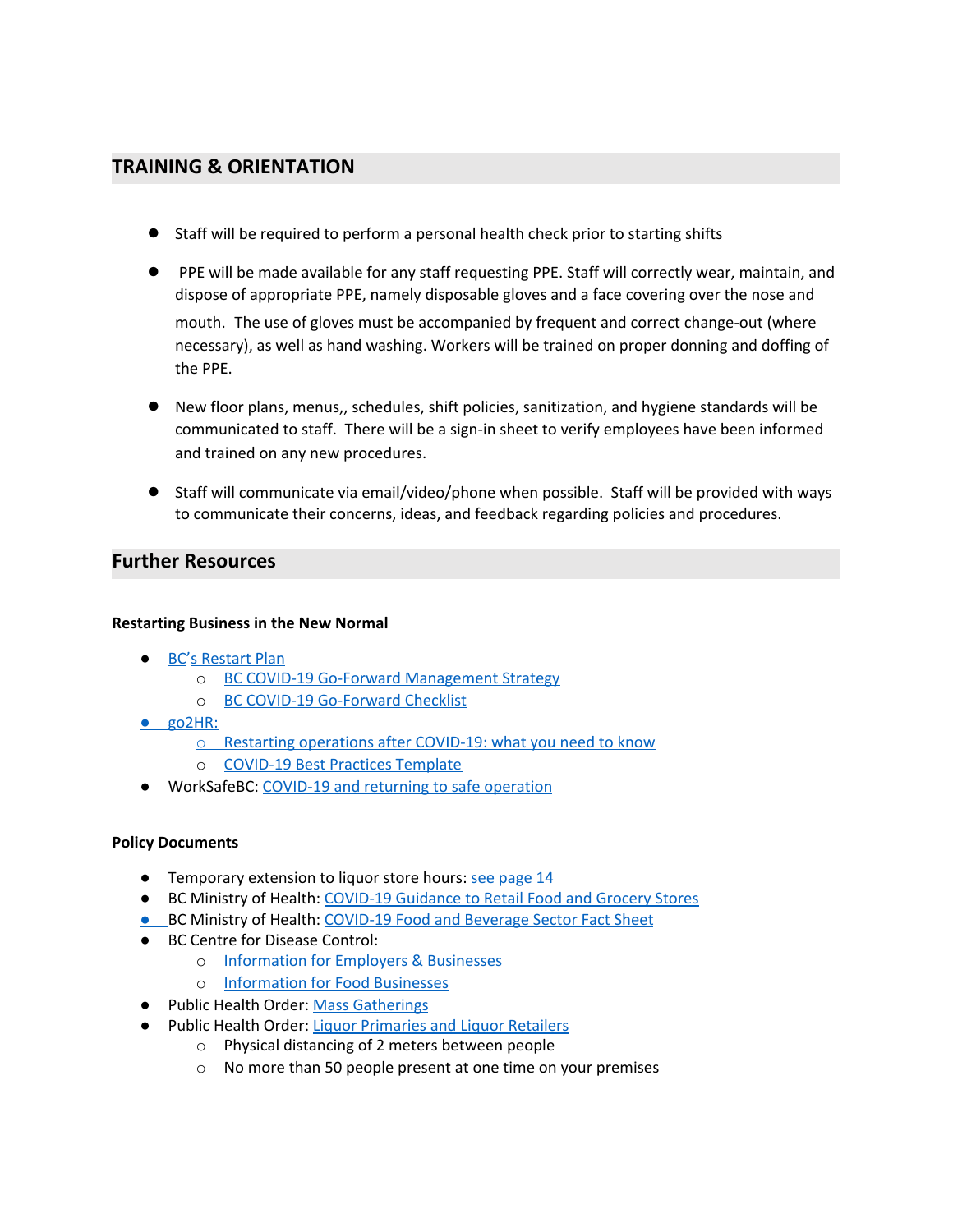- $\circ$  Customers may be on your premises only for the time that it takes them to purchase and collect their purchase
- LCRB: [Extension](https://files.constantcontact.com/9329e289001/c2bb0305-3652-46a2-ad25-ada6ab575a70.pdf) of license expiry date for licenses expiring between March 31 and June 30, 2020

## **ABLE BC Signage Templates: download all signage in [online](https://ablebc.ca/product-category/covid-19/) store**

- Capacity capped at 50
- Don't place personal items on counter
- Not accepting cash
- Health and safety precautions
- Shop in pairs or alone
- Social distancing
- Not accepting bottle returns
- Credit card transaction limits temporarily increased
- Please remove masks for ID checking

#### **Employment and Human Resources**

- Changes to [Employment](https://news.gov.bc.ca/releases/2020LBR0013-000810?utm_source=COVID-19+Update+on+May+4&utm_campaign=Road+trip&utm_medium=email) Standards Act: extended temporary layoff period from 13 weeks to 16 weeks
- [go2HR](https://www.go2hr.ca/category/covid-19-updates): COVID-19 updates for tourism and hospitality employers
- WorkSafeBC:
	- o [COVID-19](https://www.worksafebc.com/en/about-us/covid-19-updates/health-and-safety/what-employers-should-do) updates
	- o [Retail and COVID-19 safety](https://www.worksafebc.com/en/about-us/covid-19-updates/covid-19-industry-information/retail)
	- o [Hospitality and COVID-19 safety](https://www.worksafebc.com/en/about-us/covid-19-updates/covid-19-industry-information/hospitality)

### **Products**

- BWI [Business](http://www.bwibusinessworld.com/?utm_source=COVID-19+Update+on+May+1&utm_campaign=Road+trip&utm_medium=email) World protective cashier shields
- First [Impression](http://www.fivisuals.com/) Visuals outdoor signage
- [Blackwood](http://blackwoodapparel.com/) Apparel protective face masks
- [Peregrine](https://www.plexishield.co/) Plastics plexiglass barriers
- [INEO](https://ineosolutionsinc.com/) Sneeze Guards

### **Other Helpful Links**

- LDB [Wholesale](https://wholesale.bcldb.com/) updates
- [ContainerWorld](http://containerworld.com/CWFS/WEB_PUBLIC/PUB_HOME) updates
- BC Liquor Stores [updates](http://www.bcliquorstores.com/)
- Financial support:
	- o [BC'](https://www2.gov.bc.ca/gov/content/employment-business/covid-19-financial-supports)s [COVID-19](https://www2.gov.bc.ca/gov/content/employment-business/covid-19-financial-supports) Action Plan
	- o [Canada's](https://www.canada.ca/en/department-finance/economic-response-plan.html) [COVID-19](https://www.canada.ca/en/department-finance/economic-response-plan.html) Economic Response Plan
- California Winery Tasting Rooms [Reopening](http://28rbcq2h1bmh1vlw303uo1et-wpengine.netdna-ssl.com/wp-content/uploads/2020/05/WineInstitute-Covid19-ReopeningProtocols-1.pdf) Protocols

### **VPD Security and Safety Precautions**

● Security audit [checklist](https://www.dtvan.ca/wp-content/uploads/2020/04/VPD-DVBIA-AUDIT-CHECKLIST.pdf)